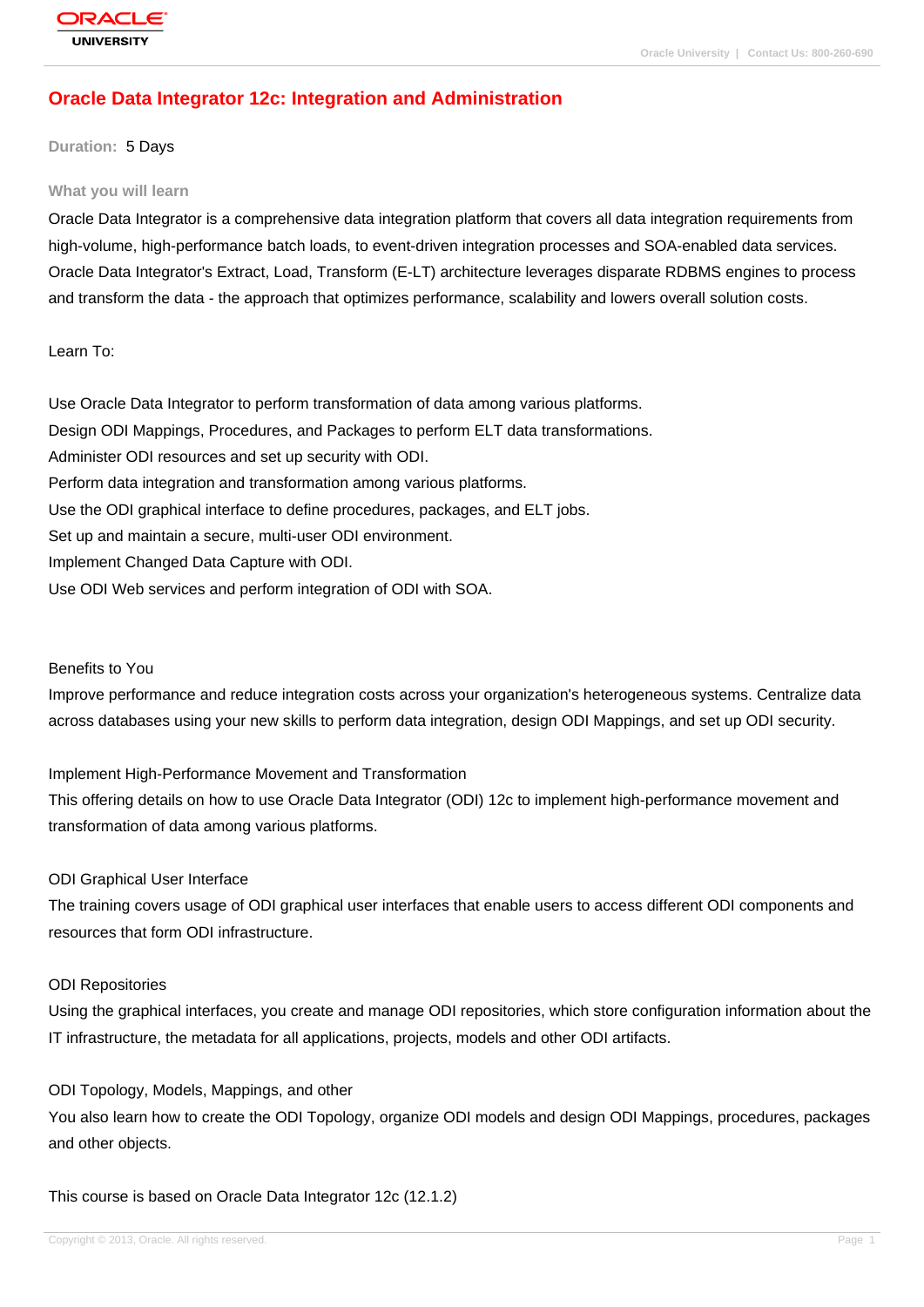**Audience**

Business Analysts Data Modelers Data Warehouse Administrator Database Administrators SOA Architect Technical Consultant

**Related Training**

#### Required Prerequisites

Basic knowledge of ELT data processing

Suggested Prerequisites Working knowledge of SQL

### **Course Objectives**

Describe ODI Model concepts

Describe architecture of Oracle Data Integrator 12c

Apply ODI Topology concepts for data integration

Design ODI Mappings, Procedures, Packages, and Load Plans to perform ELT data transformations

Explore, audit data, and enforce data quality with ODI

Administer ODI resources and setup security with ODI

Implement Changed Data Capture with ODI

Use ODI Web services and perform integration of ODI with SOA

**Course Topics**

## **Introduction**

Identifying the Course Units What is Oracle Data Integrator? Why Oracle Data Integrator? Overview of ODI Architecture Overview of ODI Components About Graphical Modules Types of ODI Agents Overview of Oracle Data Integrator Repositories

# **Administering ODI Repositories and Agents** Administrating the ODI Repositories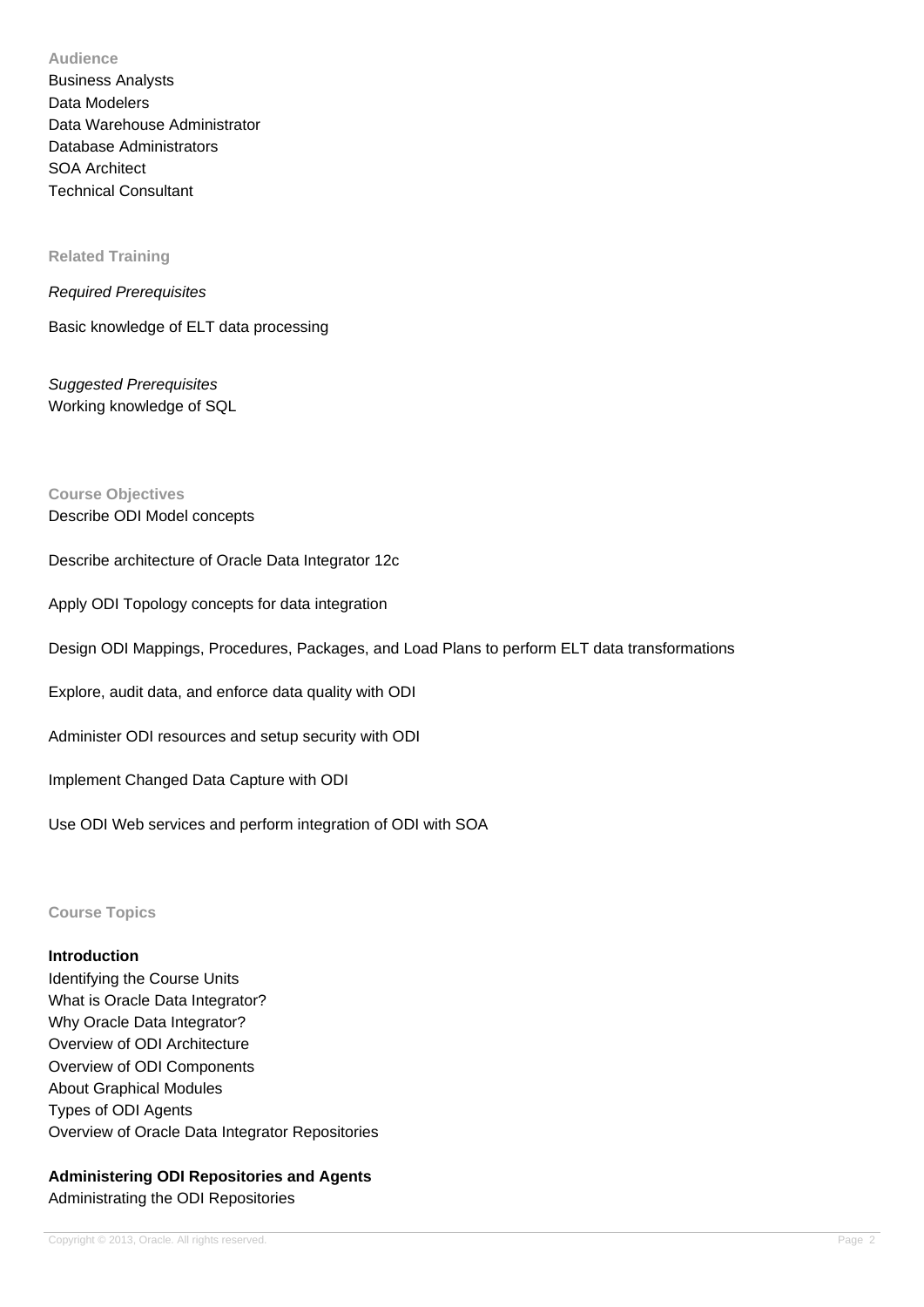Creating Repository Storage Spaces Creating and Connecting to the Master Repository Creating and Connecting to the Work Repository Managing ODI Agents Creating a Physical Agent Launching a Listener, Scheduler and Web Agent Example of Load Balancing

# **ODI Topology Concepts**

Overview of ODI Topology About Data Servers and Physical Schemas Defining the Physical Architecture Defining the Logical Architecture Mapping Logical and Physical Resources Defining Agents Defining a Topology Planning the Topology

## **Describing the Physical and Logical Architecture**

Overview of Topology Navigator Creating Physical Architecture Creating a Data Server Testing a Data Server Connection Creating a Physical Schema Creating Logical Architecture Overview of Logical Architecture and Context Views Linking the Logical and Physical Architecture

### **Setting Up a New ODI Project**

Overview of ODI Projects Creating a New Project Creating and Maintaining Folders Organizing Projects and Folders Understanding Knowledge Modules Exchanging ODI Objects and Sharing Global Objects Exporting and Importing Objects Creating and Labeling with Markers

# **Oracle Data Integrator Model Concepts**

What is a Model? Understanding Metadata in ODI Understanding Reverse Engineering Creating Models Organizing Models Creating Data stores Configuring Constraints in ODI Creating Keys and References

# **Organizing ODI Models and Creating Data stores**

What is a Mapping? Business Rules for Mappings Creating a Basic Mapping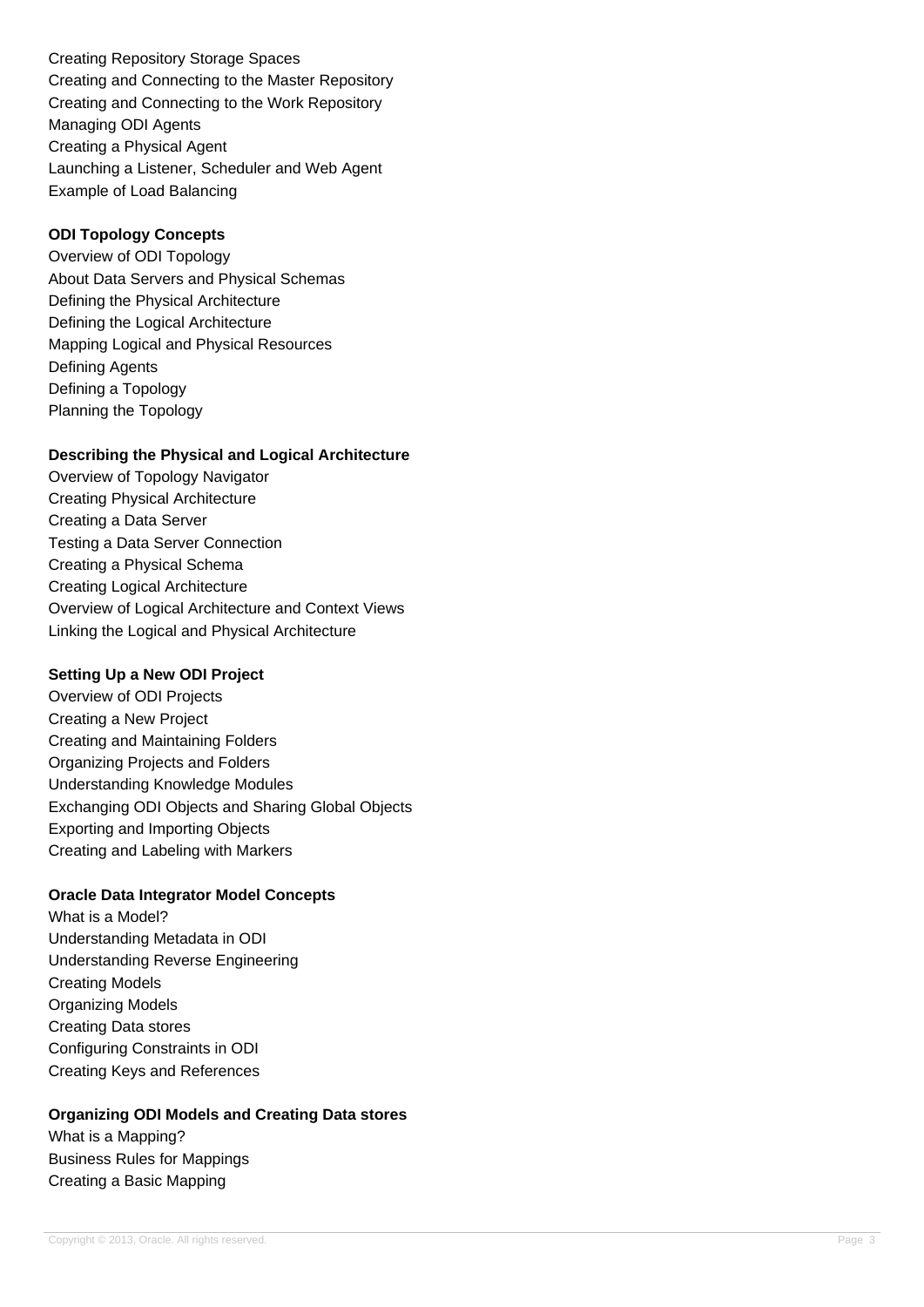What is a Join? What is a Filter? What is a Constraint? What is a Staging Area?

### **ODI Mapping Concepts**

What is a Mapping? Business Rules for Mapping What is a Mapping, a Filter, a Join? Overview of Integration Process What is a Staging Area? Execution Location Mapping with Knowledge Modules (KM) Creating an Intermediate Mapping

## **Designing Mappings**

Designing a Mapping Multiple Source Data stores Creating Joins Filtering Data Disabling Transformations Overview of the Flow Specifying the Staging Area Selecting Knowledge Modules

## **Mapping: Monitoring and Debugging**

Monitoring Mappings Creating Objects with Operator Viewing Sessions and Tasks How to Monitor Execution of a Mapping How to Troubleshoot a Session Keys to Reviewing the Generated Code Working with Errors Tips for Preventing Errors

# **Designing Mappings: Advanced Topics**

Mapping with Business Rules Overview of Business Rule Elements Creating and Tracking Variables Creating User Functions Mapping Substitution Methods Modifying a KM Showing Variable Values in Log Customizing Reverse Engineering Using RKM

### **Creating and Running ODI procedures**

What is a Procedure? Examples of Procedures Creating Procedures Adding Commands Adding Options Running a Procedure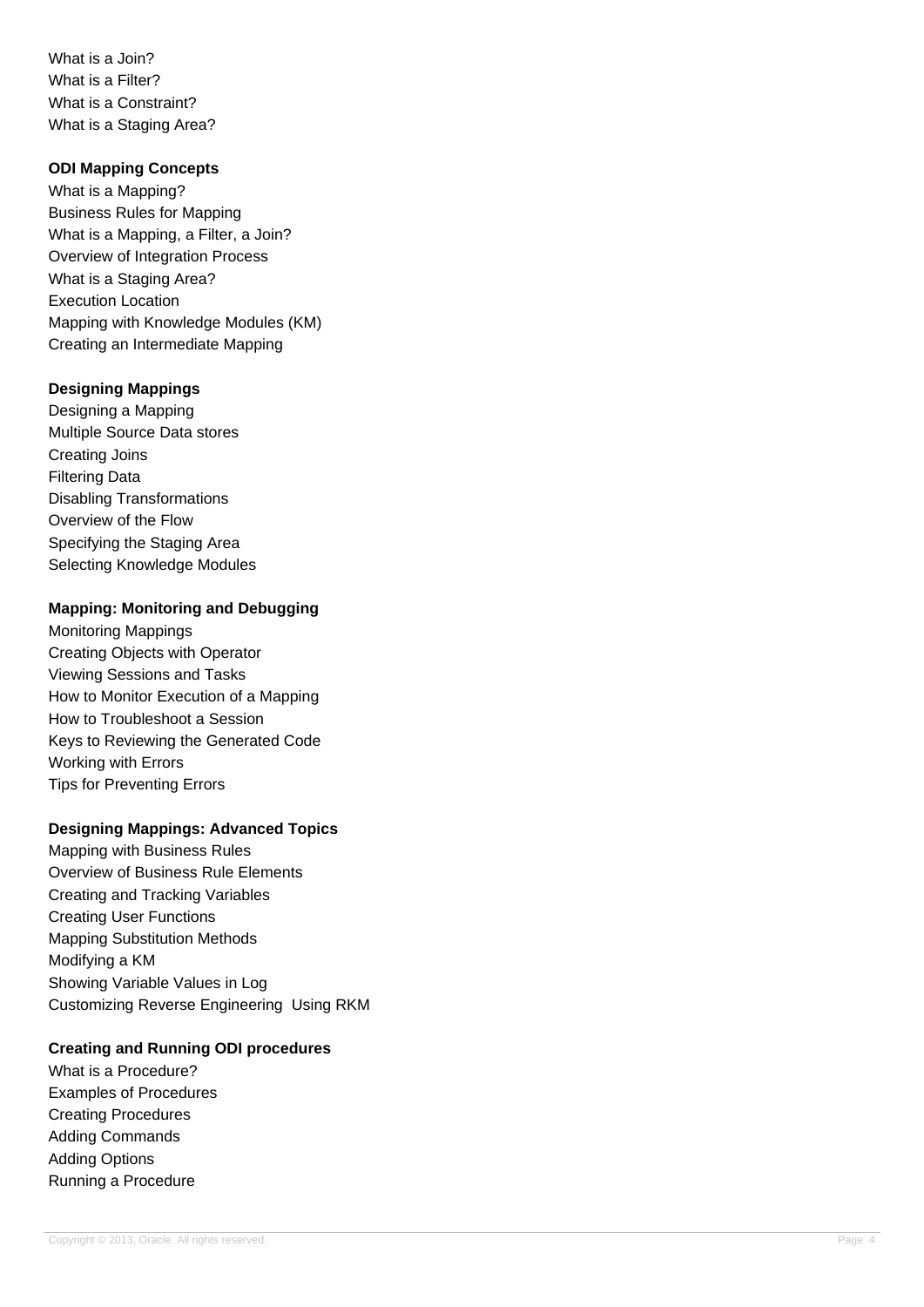## Viewing Results with Operator

# **Creating and Running ODI Packages**

What is a Package? Creating a Package Executing a Package Creating Advanced Packages Error Handling Controlling an Execution Path Creating a Loop Using the Advanced tab

#### **Managing ODI Scenarios and Versions**

What is a Scenario? Managing Scenarios with Load Plans Preparing Scenarios for Deployment Automating Scenario Management Scheduling the ODI Scenario Overview of ODI version management Handling concurrent changes

### **Enforcing Data Quality and Auditing Data with ODI**

Why Data Quality? When to Enforce Data Quality? Data Quality in Source Applications Data Quality Control in the Integration Process Data Quality in the Target Applications Enforcing Data Quality Exploring Your Data Auditing Data Quality

### **Working with Changed Data Capture**

Overview of ODI version management Techniques of Changed Data Capture Changed Data Capture in ODI CDC Strategies and Infrastructure CDC Consistency Creating Change Data Capture (CDC) Viewing Data/Changed data Journalizing

### **Administering ODI Resources: Advanced Topics**

Using Open Tools Installing Open Tools Using Open Tools in a Package Using Open Tools in a Procedure or in a KM Developing Your Own Open Tools Setting Up ODI Security Defining Security Policies Defining Password Policies

### **Creating Web Services and Integration of ODI with SOA**